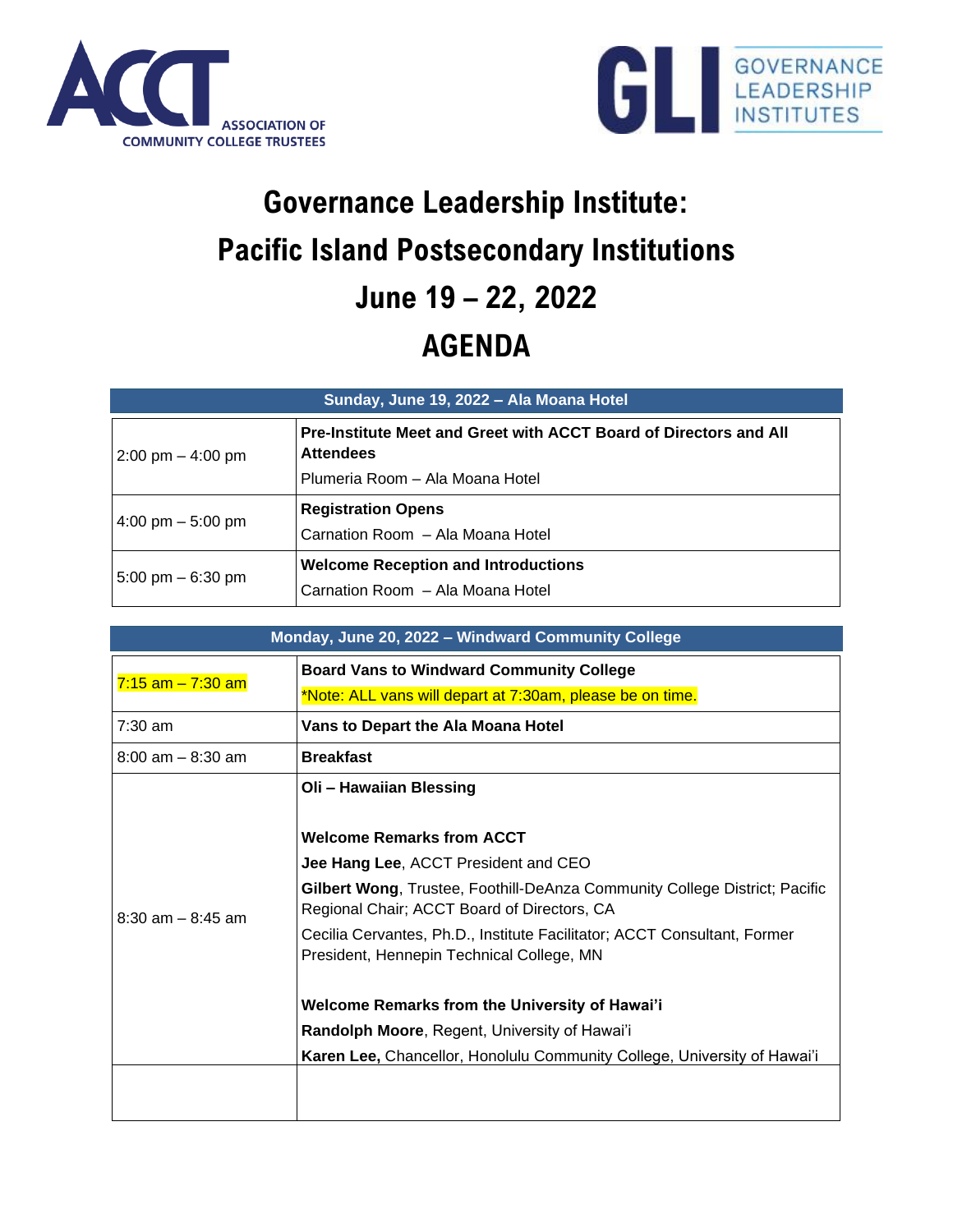| $8:45$ am $-10:00$ am  | The Importance of Accreditation                                                                                                                                    |
|------------------------|--------------------------------------------------------------------------------------------------------------------------------------------------------------------|
|                        | Dr. Sonya Christian, Chancellor, Kern Community College District, CA; Chair<br>& Commissioner, Accrediting Commission for Community and Junior Colleges<br>(AACJC) |
| $10:00$ am $-10:15$ am | <b>Break</b>                                                                                                                                                       |
|                        | The Role of the Leadership Team of the Board                                                                                                                       |
|                        | <b>Case Studies</b><br>$\bullet$                                                                                                                                   |
| 10:15 $am - 11:30 am$  | Deborah Ikeda, Vice President, Board of Trustees, State Center Community<br>College District, CA (Zoom)                                                            |
|                        | Vivian Malauulu, Trustee, Long Beach City College; Member, ACCT Board<br>of Directors, CA                                                                          |
| 11:30 am $-$ 1:00 pm   | <b>Lunch and Campus Tour</b>                                                                                                                                       |
|                        | What Trustees Need to Know About Public Relations - Advancing Your<br><b>College's Image and Brand</b>                                                             |
|                        | <b>Advocacy Update</b>                                                                                                                                             |
| 1:00 pm $- 2:15$ pm    | Jee Hang Lee, President and CEO, ACCT                                                                                                                              |
|                        | Dr. Martha M. Parham, Senior Vice President, Public Relations, AACC                                                                                                |
| $2:15$ pm $-2:30$ pm   | Day One Wrap Up                                                                                                                                                    |
| $2:30$ pm              | Vans Pick Up at Windward Community College                                                                                                                         |
| $3:00$ pm              | Arrive at Ala Moana Hotel                                                                                                                                          |

| Tuesday, June 21, 2022 - Windward Community College |                                                                                                                     |
|-----------------------------------------------------|---------------------------------------------------------------------------------------------------------------------|
| $7:15$ am $-7:30$ am                                | <b>Board Vans to Windward Community College</b>                                                                     |
|                                                     | *Note: ALL vans will depart at 7:30am, please be on time.                                                           |
| 7:30 am                                             | Vans to Depart the Ala Moana Hotel                                                                                  |
| $8:00$ am $-8:30$ am                                | <b>Breakfast</b>                                                                                                    |
| $8:30$ am $-9:45$ am                                | The Board's Role in Community Engagement                                                                            |
|                                                     | How to build relationships with business and industry                                                               |
|                                                     | <b>Workforce Development</b>                                                                                        |
|                                                     | Leslie Wilkins, President and CEO, Maui Economic Development Board, Inc.                                            |
| $9:45$ am $-10:00$ am                               | <b>Break</b>                                                                                                        |
| $10:00$ am $-11:30$ am                              | <b>Oversight of Finances and Investments</b>                                                                        |
|                                                     | Michael Unebasami, Associate Vice President for Administrative Affairs,<br>University of Hawai'i Community Colleges |
|                                                     | Kalbert Young, Vice President, for Budget & Finance/Chief Financial Officer,<br>University of Hawai'i               |
| 11:30 am - 12:30 pm                                 | Lunch                                                                                                               |
|                                                     |                                                                                                                     |